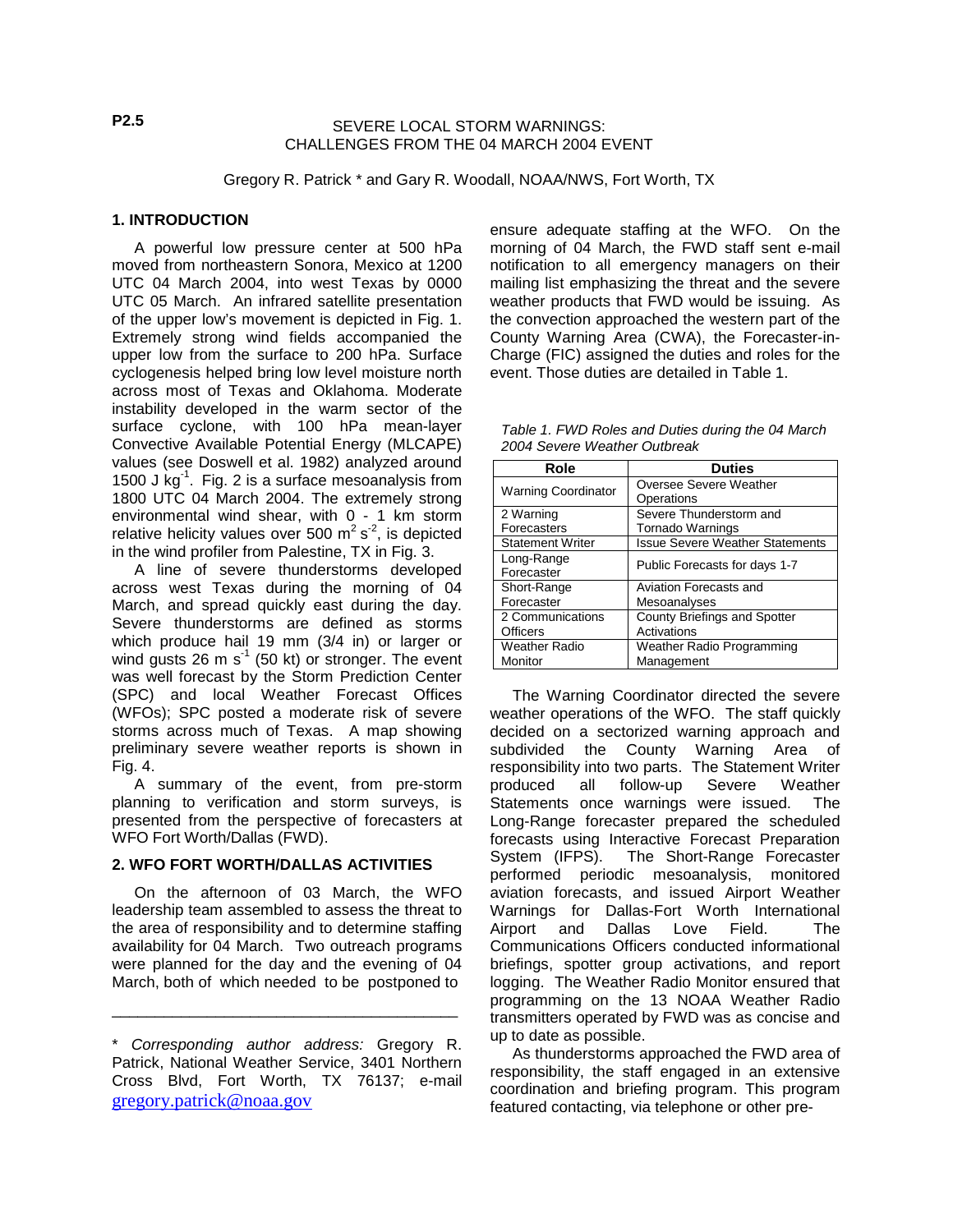

*Fig. 1. GOES infrared satellite imagery at 1215 UTC 04 March 2004 (left) and 0015 UTC 05 March 2004. Red L on each image marks the approximate location of the 500 hPa circulation.* 

determined methods, emergency managers and warning point officials in the counties that would be threatened. The FWD staff performed over 65 county briefings and spotter group activation requests before the storms entered threatened counties. As the storms moved across the FWD CWA, the staff participated in over 100 follow-up contacts providing updated radar information or receiving storm reports.

Early in the morning of 04 March 2004, contact was made with the office's amateur radio liaison team. As a result of the early planning, 4 members of the team were in the office and monitoring amateur radios as the storms moved across north Texas. In addition to assisting with county briefings and providing updated storm locations and warning decisions, the volunteer amateur radio operators logged several hundred reports from spotters in the field. The combination of amateur radio communications and contacts made by the FWD staff resulted in a torrential flow of information into and out of the WFO.

As storms moved across north Texas, the FWD staff utilized several new text product and product formats that were developed locally in late 2003 as part of a new short term weather suite. The new products and new product formats were intended to supplement the existing national baseline text products, including Severe Thunderstorm Warnings and Tornado Warnings, issued by all NWS Forecast Offices. The newly formatted products included an expanded Short Term Forecast, which served as a plain-language mesoscale discussion. The staff also utilized the new Area Weather Update as a Warning Decision Update product, discussing storm-scale evolution and near-storm environments. An example of a Warning Decision Update issuance from 04 March 2004 is shown in Fig. 5. Customer feedback

indicates that the new products and new product formats were beneficial in providing a constant flow of information regarding storm evolution.

Media coordination was a minor factor before and during the event. A Dallas television station camera crew came to the WFO before the storms entered the FWD area and did a short interview on our preparations and operations. As the event unfolded, announcers from three radio stations called for briefings and updates. Once the storms exited, reporters from four newspapers called to request early storm reports and their impacts.



*Fig. 2. Surface Analysis valid at 1800 UTC 04 March 2004. A low pressure center was analyzed near Wichita Falls, TX, with frontal systems across OK and central TX. Red and blue shading areas show significant pressure falls and pressure rises, respectively.*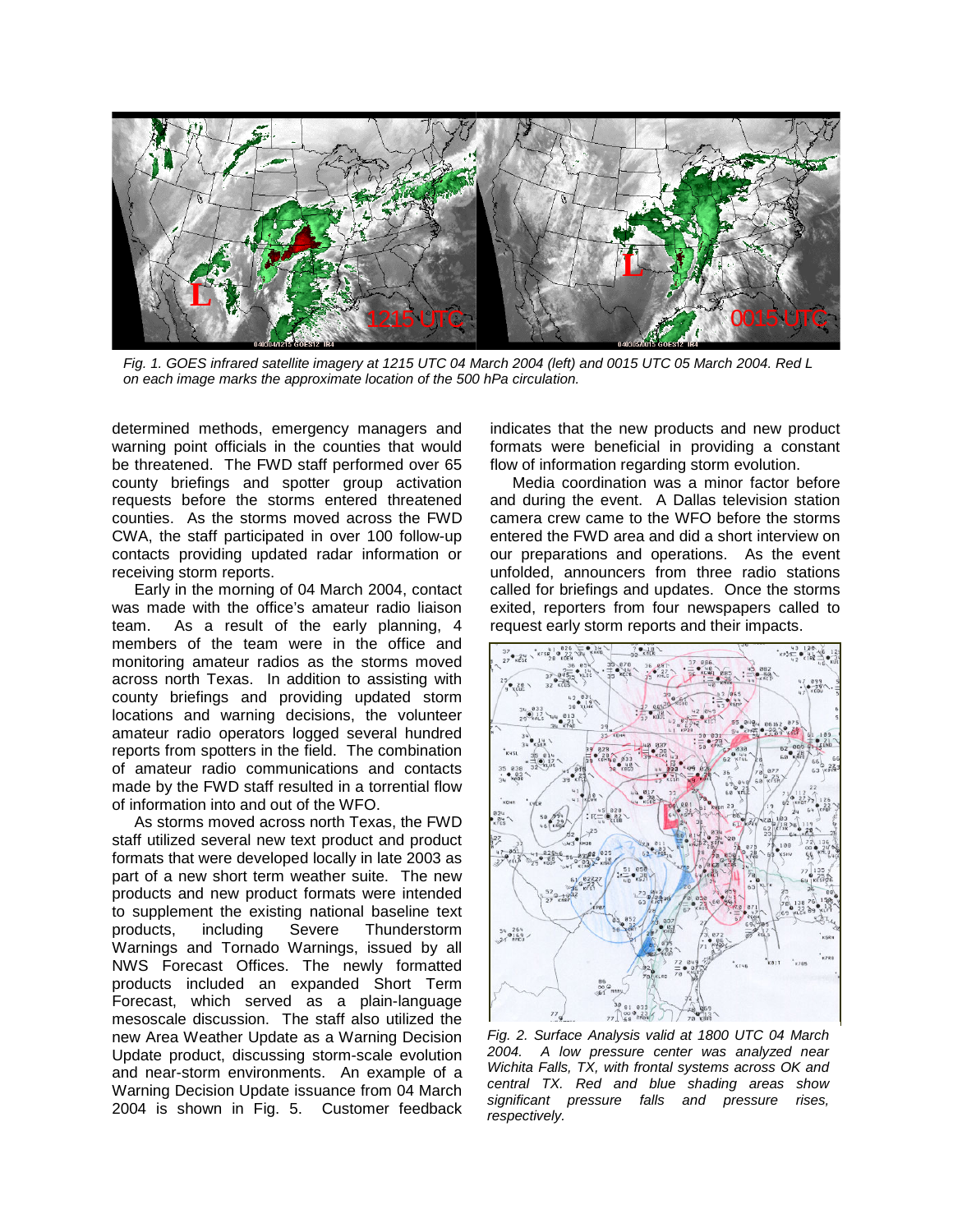Despite the large number of forecast staff who worked this severe weather outbreak, this proved to be a taxing event. Operationally, the event of 04 March 2004 was an outbreak that maximized the workload for all WFO FWD personnel involved. The squall line affected all 46 counties of the FWD warning area, and moved at a forward speed averaging 23 m  $s<sup>-1</sup>$  (45 kt). The rapid movement meant that the Communications Officers had to contact counties when storms were still 1-2 counties to the west to allow sufficient time for spotter group activation. Since this was a linear event, and did not feature isolated discrete convection, the Communications Officers were often required to notify several county warning points almost simultaneously.

## **3. WARNING DECISION CHALLENGES**

#### 3.1 Convective Mode

A linear convective mode was dominant across north Texas partially as a result of forcing along the advancing cold front. Reports of damaging



*Fig. 3. Hodograph from the Palestine TX (PATT2) NOAA Wind Profiler at 2000 UTC 04 March 2004. The 0 - 6 km mean wind is the blue dot; the black and green dots indicate forecast storm motions for leftmoving (LM) and right-moving (RM) supercells, respectively. For the supercells on 04 March, the observed storm motion was from approximately 230 degrees at 27* m s-1 (*52 kt), which was close to the RM Storm Motion in this hodograph. Note the extremely high values of 0 – 1 km helicity (508 m<sup>2</sup>/s<sup>2</sup>) and 0 – 6 km Shear (37.5 m s -1 or 73 kt ).* 

winds were numerous along a large part of the squall line, possibly as a result of very strong environmental winds in a deep layer associated with the upper level shortwave. However, there were several instances where supercells embedded within the line became intense and produced tornadoes. Fig. 6 shows a radar image at 1900 UTC with several supercells embedded within the line of storms. Fig. 7 shows an example of a strong mesocyclone that developed within the line and eventually contributed to two confirmed tornadoes across southern Ellis County.

There was also at least one instance of a longlived, small-scale circulation that persisted in a relatively weak convective cell. Based on storm surveys and a study of radar archives, it appears that a weak tornado occurred once the cell with the circulation merged into the main squall line. The circulation associated with the tornado is shown in the KFWS (Dallas/Fort Worth WSR - 88D) imagery in Fig. 8.

## 3.2 Rapid Movement

The mean eastward progression of the squall line across the FWD County Warning Area was 23 m  $s^{-1}$  (45 kt). Individual storm cells within the line moved to the northeast at 26 m s<sup>-1</sup> to 31 m s<sup>-1</sup> (50 to 60 kt). Given the rapid storm movement and the intensity of the convection, numerous warnings were issued in a 5 h time span. Fig. 9 gives a breakdown of the severe weather product issuances from WFO FWD on 04 March 2004.



*Fig. 4. Preliminary Severe Weather Reports from 04 March 2004, courtesy Storm Prediction Center.*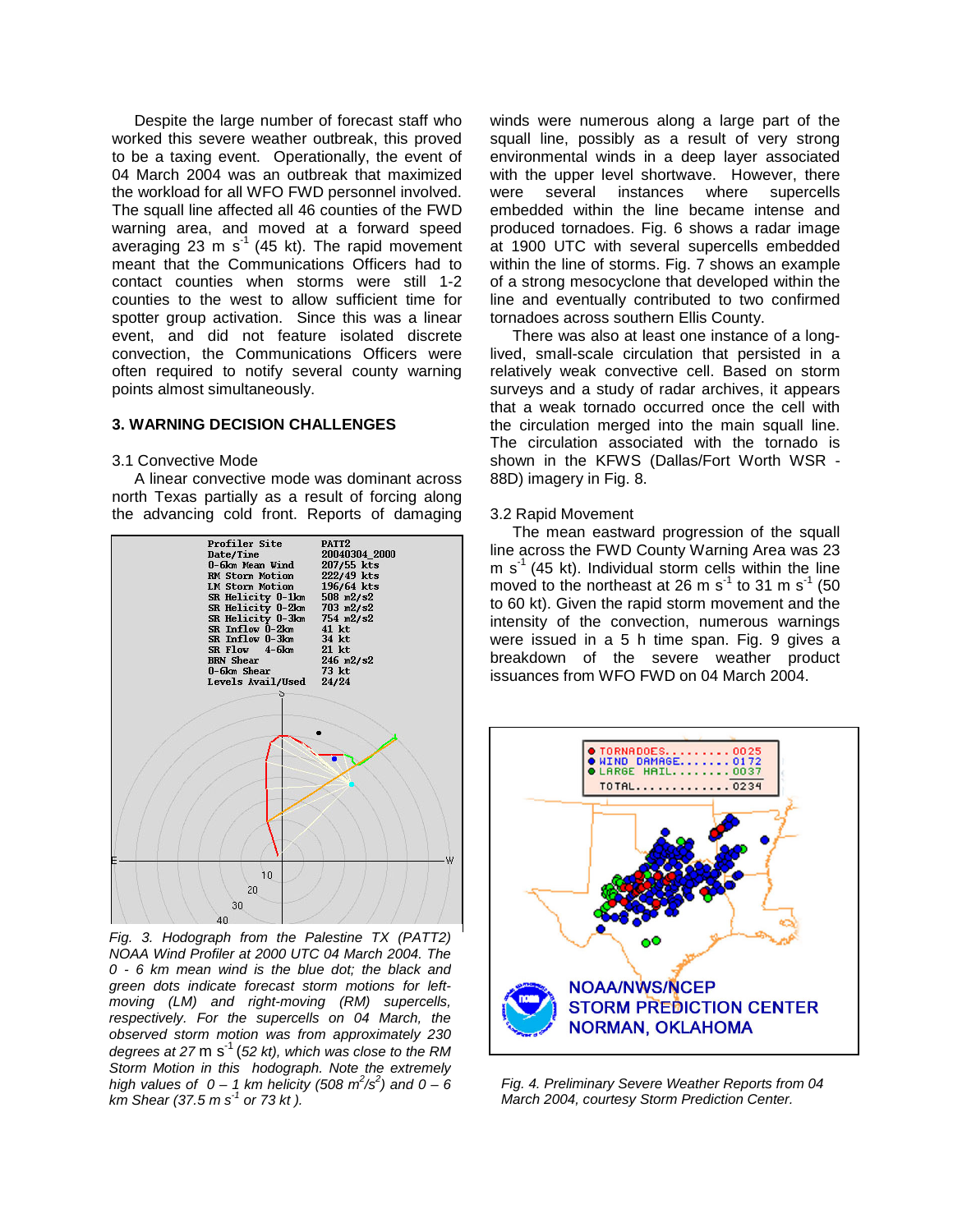AREA WEATHER UPDATE NATIONAL WEATHER SERVICE FORT WORTH TX 310 PM CST THU MAR 4 2004

...WARNING DECISION UPDATE FOR NORTH TEXAS...

LINE CONTINUES EAST AROUND 40-50 MPH. LINE HAS TWICE TRIED TO BREAK DOWN INTO DISCRETE CELLS. LATEST CYCLE RESULTED IN TORNADOES OVER PARKER/DENTON COUNTIES. OVERALL LINEAR STRUCTURE CONTINUES...BUT CELLS OVER SOUTHERN DALLAS AND SOUTHERN ELLIS MAY BE TRYING TO ACQUIRE CIRCULATION. MID-50S OUTFLOW BEHIND LINE SUGGESTS PRIMARY LINEAR CONVECTION SHOULD CONTINUE AND MOVE QUICKLY INTO E COUNTIES OF WARNING AREA.

*Fig 5. Warning Decision Update product issued by WFO FWD at 2110 UTC 04 March 2004*.

Data from several WSR-88Ds were utilized as the storms moved across a large geographic area in a short period of time. Warning forecasters often had to rely on two or even three separate 88Ds to optimize data input for warning decisions. The three primary 88D systems used by WFO FWD during the outbreak were KDYX (Dyess AFB) for the western part of the CWA, KFWS (Dallas/Fort Worth) for the central and northern part of the CWA, and KGRK (Fort Hood) for the central and southern part of the CWA.

The rapid storm motion meant that upper-level radar signatures were displaced several km downstream of the low-level features. This



*Fig. 6. WSR-88D Reflectivity Mosaic at 1900 UTC 04 March 2004. Note the numerous kinks in the main line of storms caused by mesocyclonic circulations. Yellow lines outline the CWA of NWS Forecast Offices.* 

displacement required the warning forecasters to mentally correlate the signatures rather than rely solely on algorithm output. The combination of strong vertical shear and modest instability did, however, likely create tilted updraft and downdraft columns. This was particularly noted in eastern Collin County, where a tornado track was several kilometers removed from the 0.5 degree circulation signature.



*Fig. 7. Base Reflectivity (Z) and Storm Relative Base Velocity (SRM) from KFWS at 2110 UTC 04 March 2004. Top images are Z from 0.5 degree slice (left) and 1.5 degrees (right). Bottom images are SRM at 0.5 degrees (left) and 1.5 degrees (right). The storm of interest in Ellis County is 67 km (36 n mi) southeast of the KFWS 88D. The intense supercell along the line of storms produced two tornadoes across southern Ellis County.*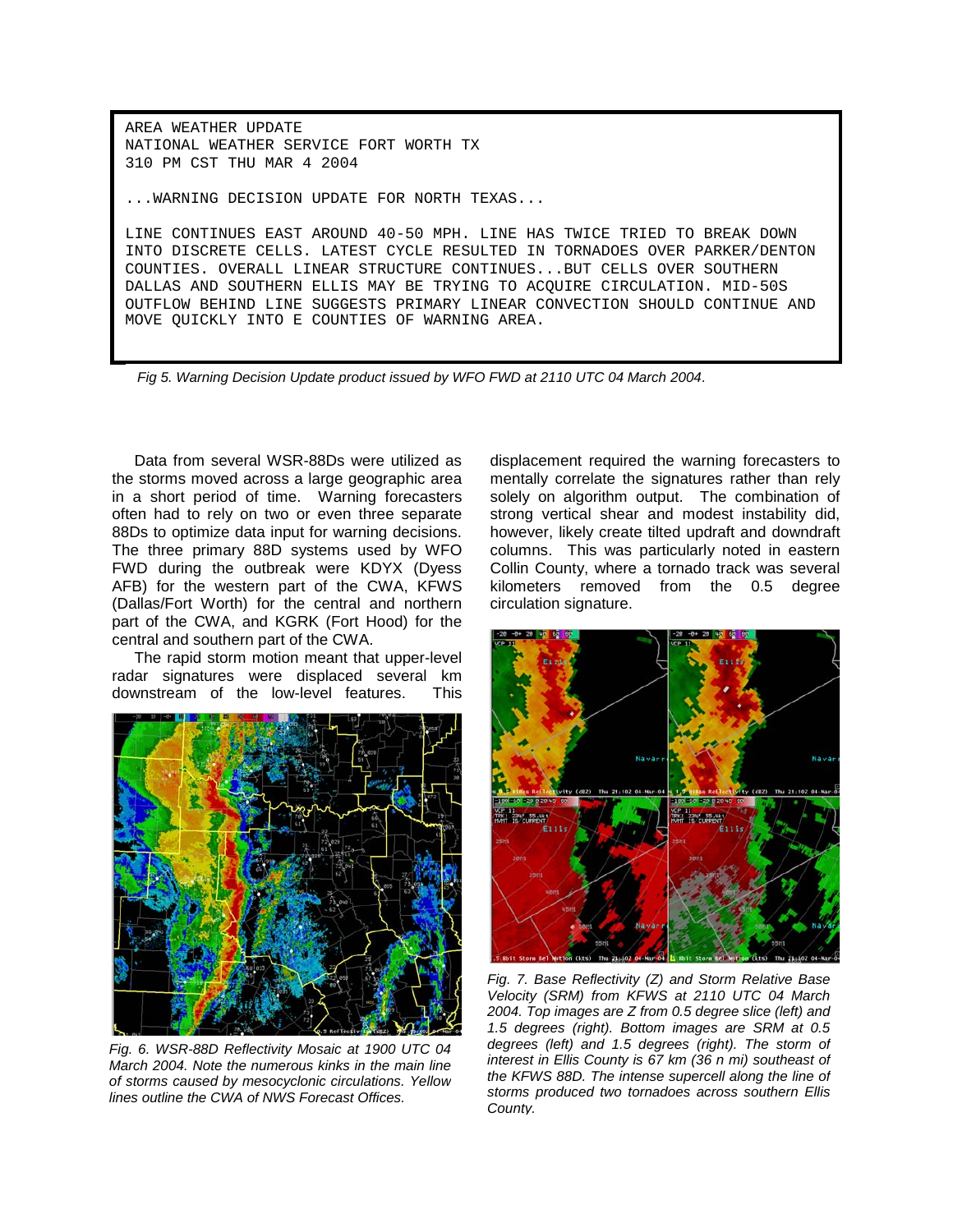## 3.3 Line Redevelopment

As the squall line approached the Dallas-Fort Worth Metroplex, new convective cells began developing in the area about 50 - 100 km ahead of the line. As shown in Fig. 10, the line effectively redeveloped just east of Fort Worth. The discontinuous line propagation led to a relative minima in severe weather reports around Fort Worth; the original squall line dissipated west of Fort Worth and the new squall line developed from the convective cells just east of Fort Worth. Study



*Fig. 8. Same as Fig. 7, except the time is 2139 UTC 04 March 2004. The storms in Ellis County are 109 km (59 n mi) northeast of the KFWS 88D. The relatively strong circulation at 0.5 degrees elevation in the lower left panel was associated with an F1 tornado near Farmersville.* 



*Fig. 9. Severe Weather Product issuances by WFO FWD on 04 March 2004. All of the issuances were during a 5 h period between 1830 UTC and 2330 UTC.*

of archived radar reflectivity animations suggests that the line redevelopment was NOT the result of new convection developing on outflow from the original line; rather, new cells developed in the area of very strong large-scale scale lift ahead of the original line and gradually evolved into a linear formation.

## **4. STORM SURVEYS AND VERIFICATION**

On 05 March 2004, two teams from FWD surveyed selected damage areas. There were many locations in the FWD warning area that were worthy of survey, however, time and resource limits restricted the FWD survey teams to areas where there were significant questions about the nature of the damage. These locations were in southern Ellis County, central Kaufman County, and eastern Collin County. In other areas, the FWD staff relied on follow-up information from storm spotters and local emergency management staff to document the event.



*Fig. 10. KFWS 88D Reflectivity images over a 1.5 h period depicting the redevelopment of the squall line as it approached KFWS 04 March 2004. Upper left image (1921 UTC) depicts a nearly solid line of storms with weak development ahead of the line. The upper right image (1950 UTC) and lower left image (2015 UTC) indicate that the original line was weakening as a new line formed near KFWS. The lower right image (2055 UTC) shows that the line of storms has completely redeveloped just east of KFWS.*